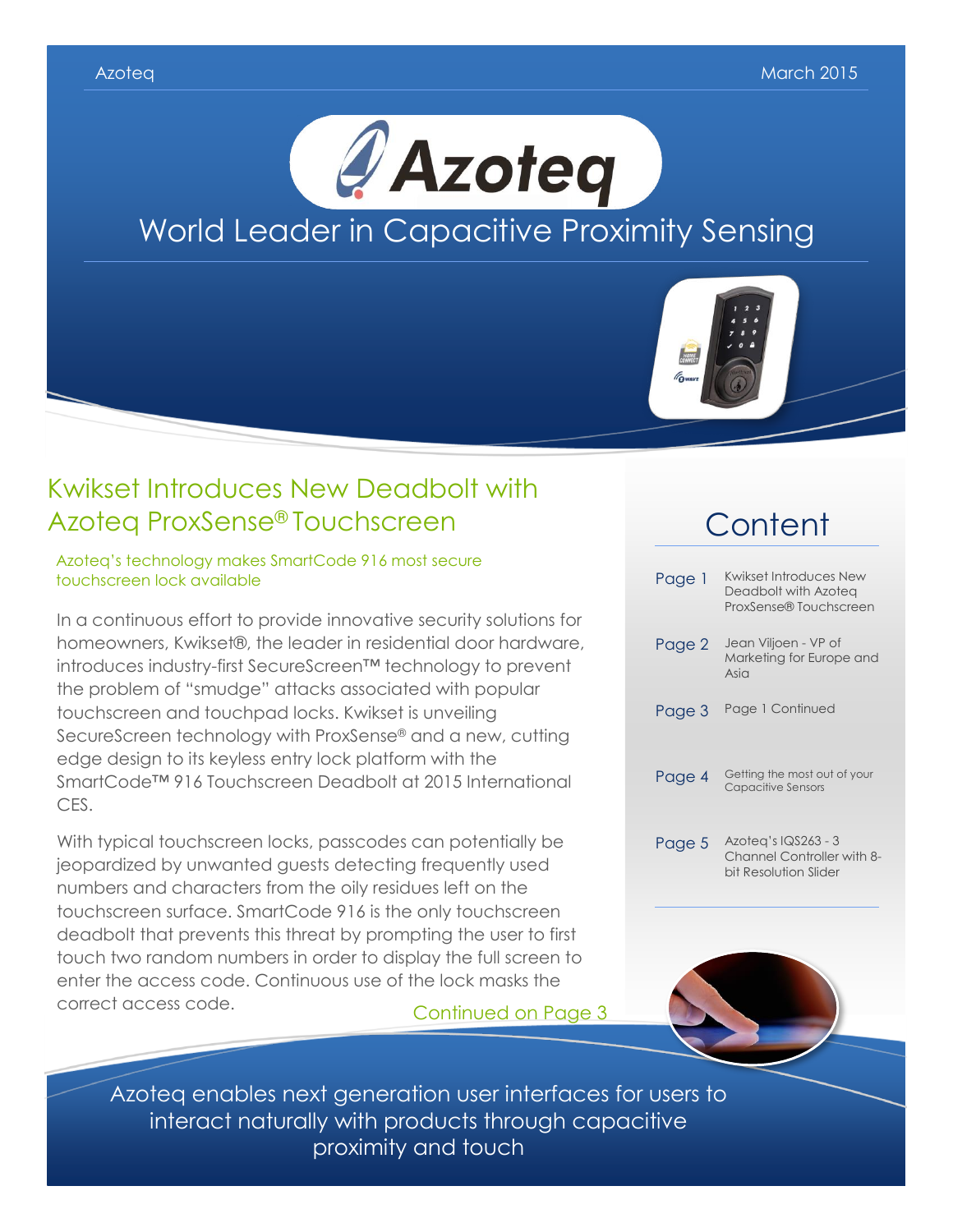# Jean Viljoen

## VP of Marketing for Europe and Asia

Jean Viljoen joined Azoteq in 2000 as a DSP Application Engineer. Mr. Viljoen was one of the key architects who created the ProxSense product line in 2004 and has been involved with the product line ever since. In 2005, Mr. Viljoen moved into a marketing role and also took on responsibility for the application group at the Paarl Development Centre. Since 2010 Mr. Viljoen has been the Marketing Manager for Europe and Asia where he established a support structure and distribution network for ProxSense.

Mr. Viljoen holds a Bachelor's degree in Electrical and Electronic Engineering from the University of Stellenbosch and an MBA from the University of Stellenbosch Business School.



Jean Viljoen

#### *For more information, email [info@azoteq.com.](mailto:info@azoteq.com)*



Azoteq Sales Offices

Azoteq has distribution and sales representatives around the globe. But there are three main sales offices that can help assist designers with their capacitive sensing needs. Sales offices and contacts are as follows:

- North America
	- o Kobus Marneweck VP Marketing
- International
	- o Jean Viljoen VP Marketing: Europe & Asia
- Hong Kong
	- o Eric Tsang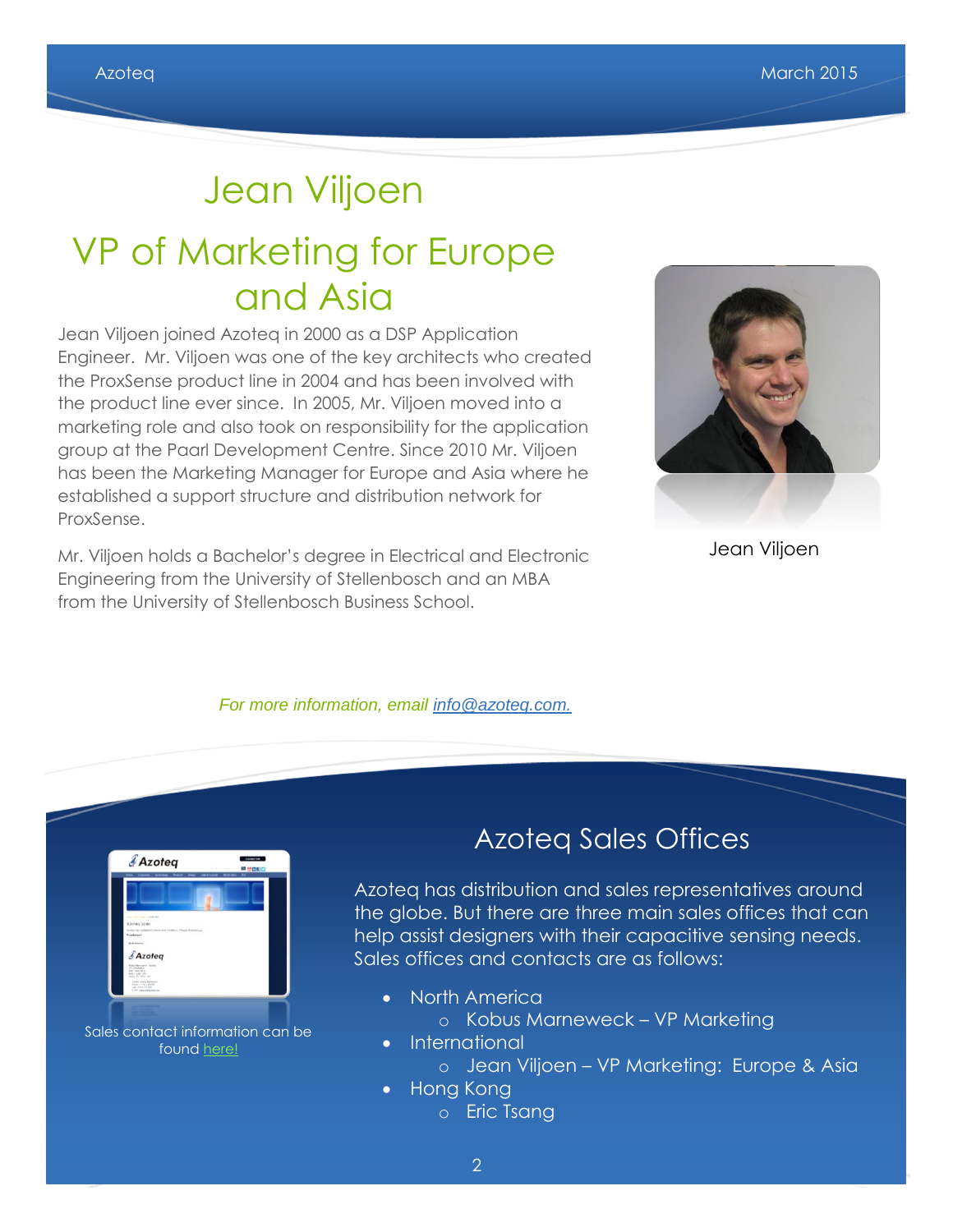## Page 1 Continued

"Kwikset is dedicated to finding innovative ways to keep our customers secure and ensure they feel confident in the locks they choose to protect their homes," said Keith Brandon, director, residential access solutions. "SecureScreen with ProxSense® is another innovative solution from Kwikset that is at the forefront of technology trends and gives homeowners the most secure touchscreen lock available."



The sleek deadbolt is the latest extension to Kwikset's SmartCode line that provides consumers the convenience of keyless home entry combined with the enhanced aesthetics of a capacitive touchscreen.

Key features new to the SmartCode 916 Touchscreen Deadbolt include:

- Security: Kwikset's SecureScreen technology with ProxSense® makes SmartCode 916 the most secure touchscreen option on the market
- Sleek design: New, polished touchscreen design and white LED display provides crisp, highdefinition illumination, while a significantly reduced interior size increases aesthetic appeal
- Convenience: Ability to hold up to 30 access codes allows homeowners to give out different user codes to multiple guests at one time
- Responsiveness: An intuitive user interface features a responsive touchscreen that senses contact quickly for fast code entry and unlocking
- Connectivity: Kwikset's Home Connect™ technology integration through Z-Wave and Zigbee platforms allows users to pair the lock with other connected products in the home, such as lighting or entertainment systems, and adds the convenience of remote locking and unlocking from a smartphone anywhere in the world

SmartCode 916 Touchscreen Deadbolt with Home Connect Technology will be available for purchase in the professional channel in the first quarter of 2015. Consumers can preview the Zwave and Zigbee integrated SmartCode 916 at CES, while standalone options will be available later this year.

For additional information about SmartCode 916 Touchscreen with ProxSense® Deadbolt, please visit [http://www.kwikset.com/electronics/hom](http://www.kwikset.com/electronics/homeowners/smartcode-916.aspx) [eowners/smartcode-916.aspx.](http://www.kwikset.com/electronics/homeowners/smartcode-916.aspx)

For information about Kwikset's latest products, please visit [http://kwiksetpresskit.com.](http://kwiksetpresskit.com/)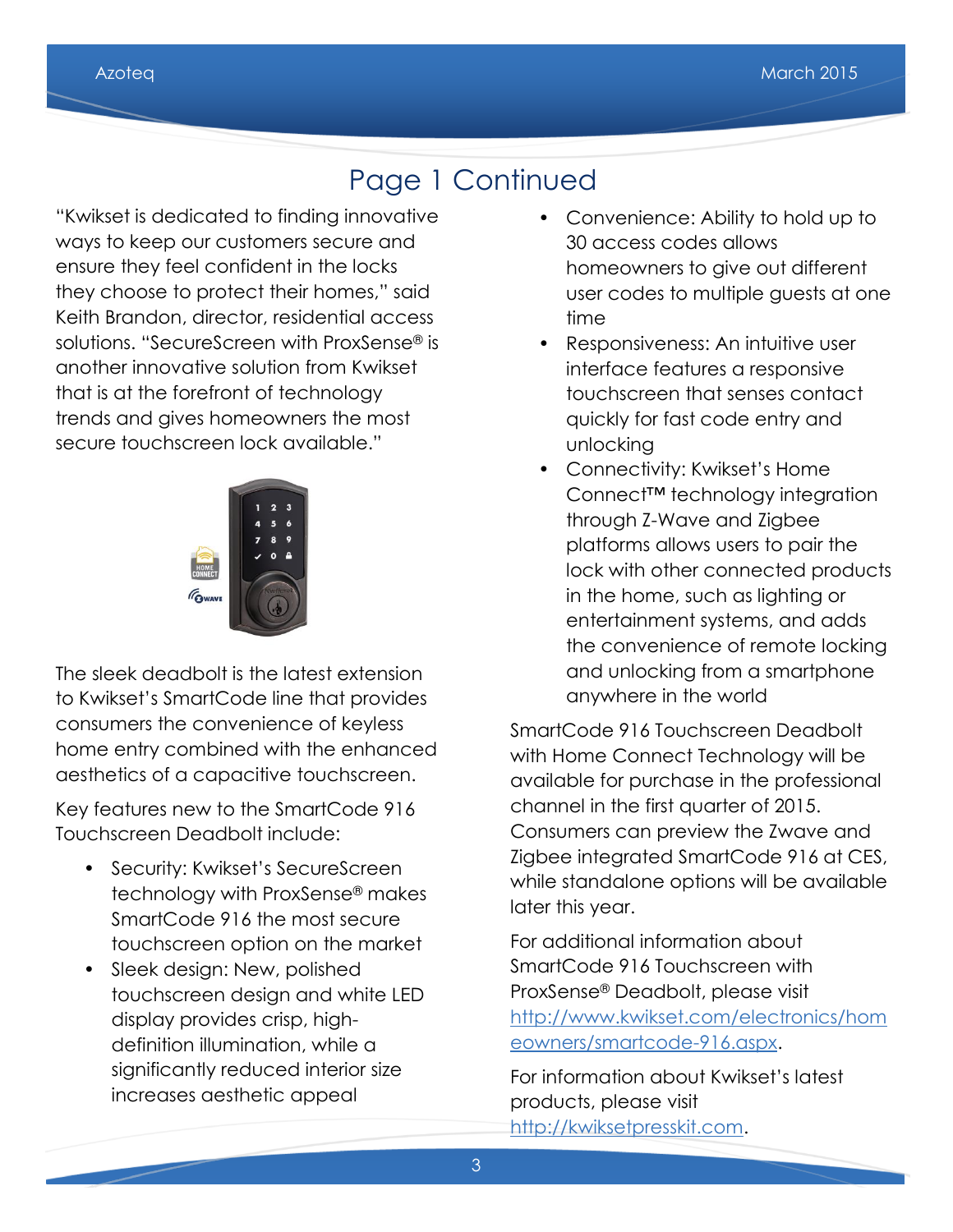## Getting the most out of your Capacitive Sensors

Designers take several considerations when designing Capacitive Touch Electrodes. Some of these considerations are creating multiple buttons with a small amount of channels. Sliders and multiplexing buttons together achieves this. Sliders can change from a two-channel slider to simulate an 8-button touch controller. Multiplexing channels can increase the number of buttons.

## **Using Slider ICs**

Designers can implement sliders to create multiple buttons. The IQS263 and IQS333 are ICs that have a native slider implementation. For a slider or swipe activation design, the figure below illustrates the electrode design.



#### **Figure 1: Self-Capacitance Electrode Design**

The IQS333 and IQS263 implement a three-channel selfcapacitance slider to have eight virtual buttons.



#### **Figure 2: Slider with Eight Virtual Buttons**

#### **Multiplexing Buttons**

Multiplexing buttons entails combining different channels to create differential buttons. The IQS263 implements six buttons this way and the IQS333 implements twenty-seven buttons.



#### **Figure 3: Multiplexed to Create Six Buttons**

*For more information, email [info@azoteq.com](mailto:info@azoteq.com)*



The IQS333 is a Seven Channel Self (Nine Projected) Capacitance IC that also implements sliders/scroll wheels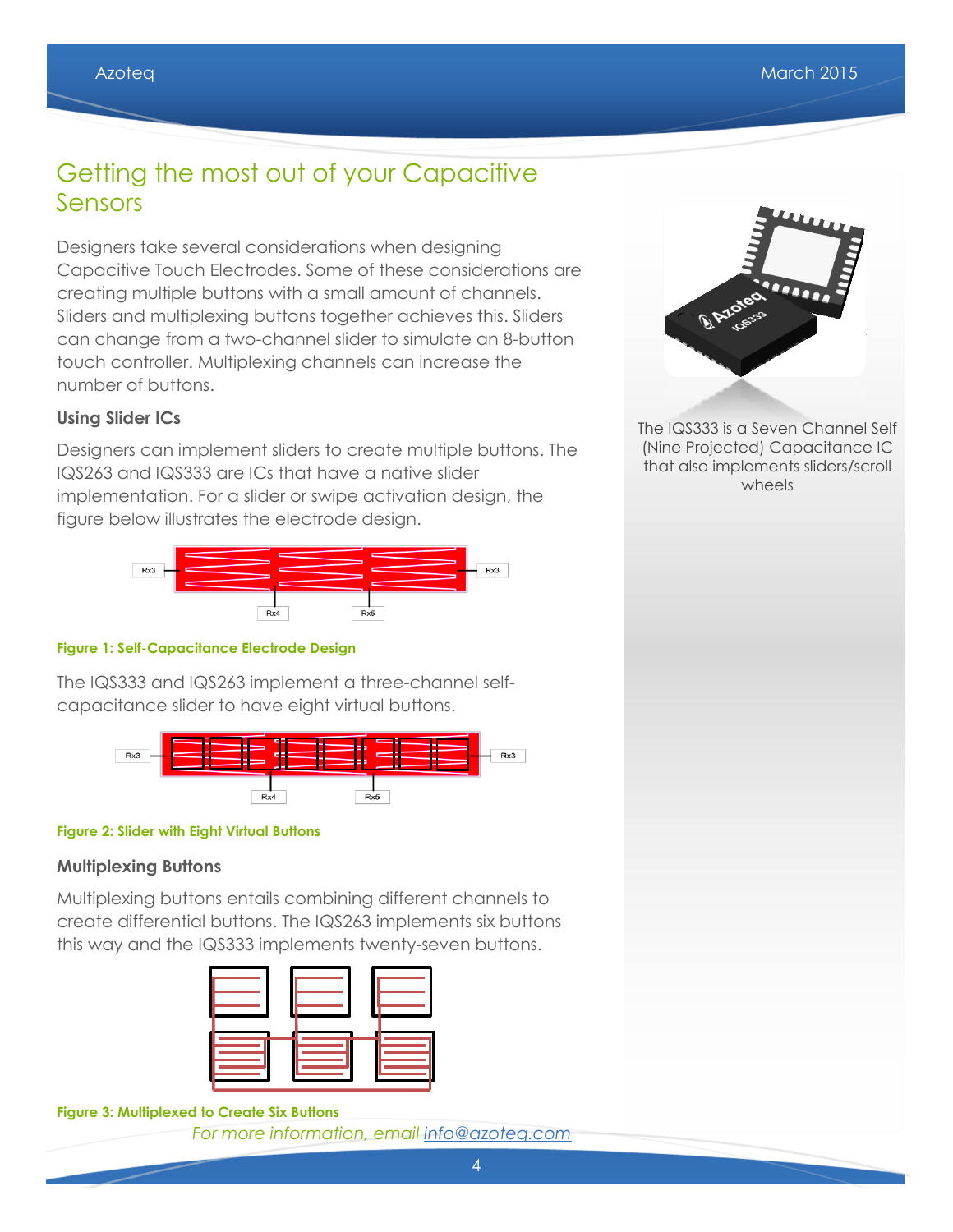# Azoteq's IQS263 3 Channel Controller with 8-bit Resolution Slider

The IQS263 ProxSense® IC is a 3-channel projected (or self) capacitive proximity and touch controller with best in class sensitivity, signal to noise ratio and power consumption. Other features include automatic tuning for sense electrodes, internal reference capacitor and internal regulator to reduce total system cost.



The IQS263 uses three channels to implement three buttons, a slider, or a scroll wheel

Full Datasheet found [here!](http://www.azoteq.com/images/stories/pdf/iqs263_datasheet.pdf)

#### Sales

Azoteq International Jean Viljoen +27 21 863 0033 jean.viljoen@azoteq.com

Azoteq USA Kobus Marneweck +1 512 538 1995 kobusm@azoteq.com

Azoteq Asia Lina Yu +86 (138) 2696 0845 linayu@azoteq.com.cn

#### **Distributors**

| Worldwide<br><b>Mouser Electronics</b>      | Worldwide<br><b>Future Electronics</b> | Taiwan<br>Holy Stone Enterprise Co. Ltd | China<br>Infortech            |
|---------------------------------------------|----------------------------------------|-----------------------------------------|-------------------------------|
| +1 800 346 6873                             | $+1$ 514 694 7710                      | <b>Terry Chiang</b>                     | <b>Summer Yin</b>             |
| Sales@mouser.com                            |                                        | +886 2 2659 6722 ext. 302               | +86 21 51087875 ext. 355      |
|                                             |                                        | terrychiang@holystone.com.tw            | summer_yin@infortech.net.cn   |
| South East Asia<br>Locus Marketing Pte. Ltd | France<br>Seltech                      | China<br>Seltech                        | Japan<br>Nomura Jimusho, Inc. |
| Sam Liew                                    | +33 (0) 1 48 92 90 02                  | +86 25 83 45 54 33<br>+86 755 8670 3989 | +81 3 3502 1466               |
| +65 6299 7308<br>+65 6292 5848              | Europe@seltech-international.com       | Asia@seltech-international.com          | yamashita@nomjim.co.jp        |

samliew@locus.com.sg